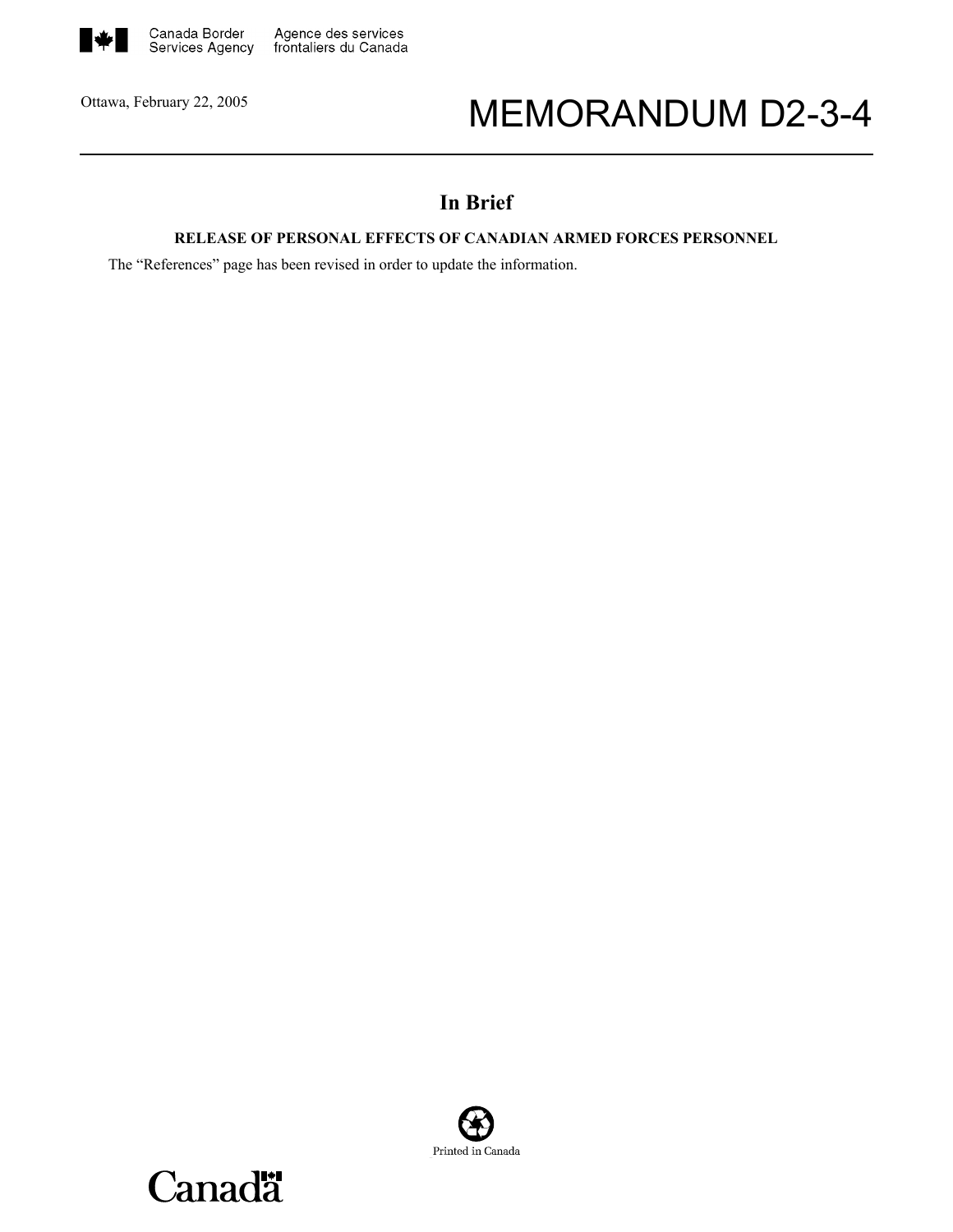

### Ottawa, February 22, 2005 MEMORANDUM D2-3-4

### **RELEASE OF PERSONAL EFFECTS OF CANADIAN ARMED FORCES PERSONNEL**

This Memorandum outlines the procedure for the release of in-bond personal effects shipped in advance by Canadian Armed Forces personnel.

#### **GUIDELINES AND GENERAL INFORMATION**

1. When personal effects are shipped in bond, in advance, by a returning member of the Canadian Armed Forces, that member may prepare a Power of Attorney in the form outlined in the Appendix, and forward it to the Unit Commander or Transportation Officer at the establishment to which the member has been posted. It may not be possible in every instance for the member of the Canadian Armed Forces to give the name of the Commander or Transportation Officer. In such cases the relevant lines on the Power of Attorney should be left blank. The Commander or Transportation Officer concerned will complete the form by adding his or her name and rank.

2. On presentation to Canada Border Services Agency (CBSA) of Form E29B, *Temporary Admission Permit*, the effects will be released into the care and custody of the Department of National Defence and held in a designated area, approved by the CBSA, pending the arrival of the owner. Form E29B will be signed by the Commander or Transportation Officer holding the Power of Attorney, who will then give the copies of the permit to the owner when the owner arrives to take possession of the shipment. The owner will then report to the CBSA office and present these copies, which will be cancelled by Form B4, *Personal Effects Accounting Document*.

3. For further information on tariff item No. 9805.00.00, see Memorandum D2-3-2, *Former Residents of Canada – Tariff Item No. 9805.00.00*.

## Canadä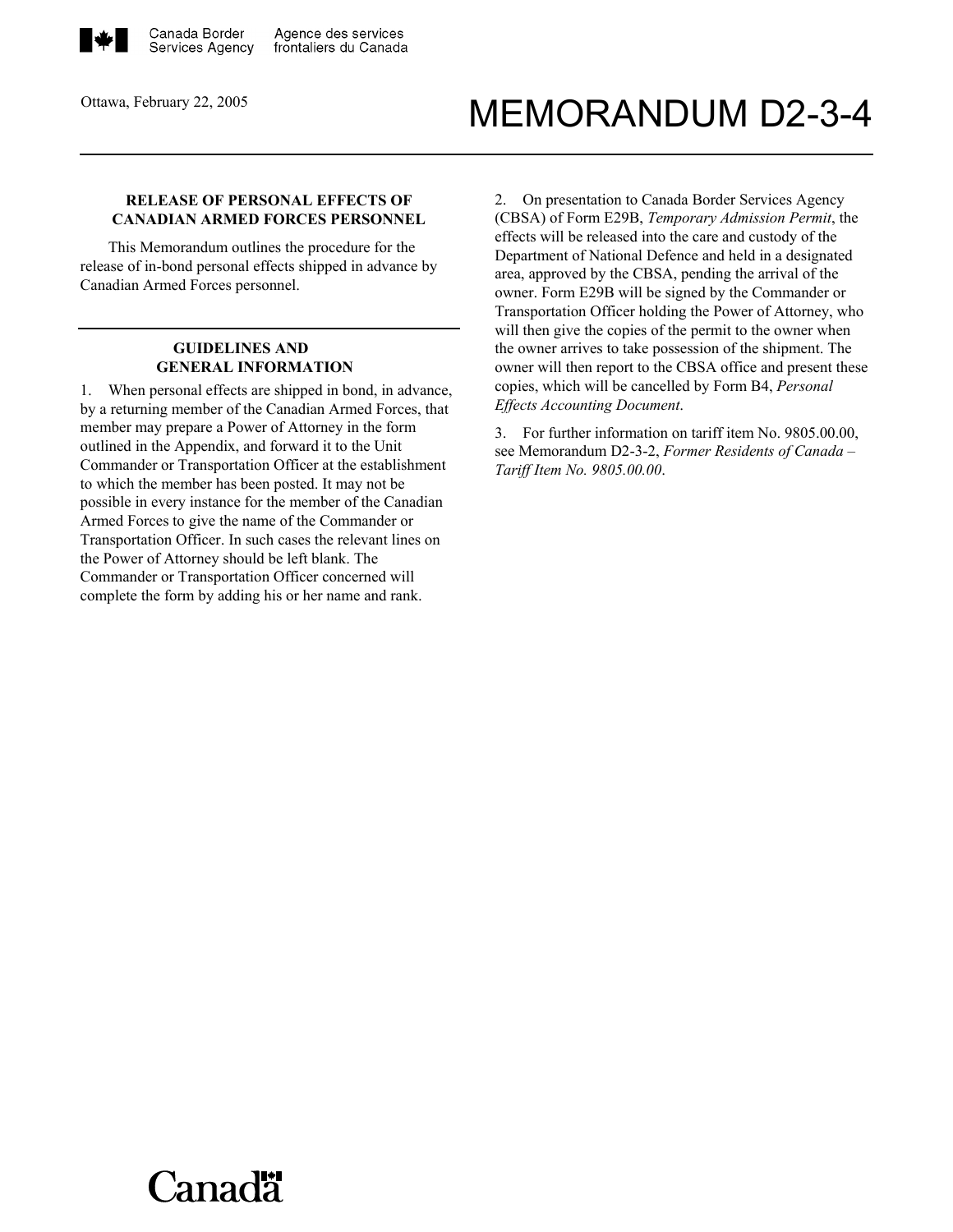### **APPENDIX**

### **POWER OF ATTORNEY**

#### **Short Form of Power of Attorney for Temporary Importation of Household and Personal Effects of Canadian Armed Forces Personnel**

| (Name and Rank)                                                                                                                                                                                                                                                                                                                                                                                                          |
|--------------------------------------------------------------------------------------------------------------------------------------------------------------------------------------------------------------------------------------------------------------------------------------------------------------------------------------------------------------------------------------------------------------------------|
|                                                                                                                                                                                                                                                                                                                                                                                                                          |
| (Unit)                                                                                                                                                                                                                                                                                                                                                                                                                   |
| importation of the following shipment of personal and household effects. I hereby certify that, as of this date, all goods<br>contained in this shipment with the exceptions reported below meet the ownership, possession, and use requirements specified<br>in tariff item No. 9805.00.00. A true and complete accounting in respect of these goods will be made by me when I return to<br>Canada to resume residence. |
|                                                                                                                                                                                                                                                                                                                                                                                                                          |
|                                                                                                                                                                                                                                                                                                                                                                                                                          |
|                                                                                                                                                                                                                                                                                                                                                                                                                          |
|                                                                                                                                                                                                                                                                                                                                                                                                                          |
|                                                                                                                                                                                                                                                                                                                                                                                                                          |
| (Signature)                                                                                                                                                                                                                                                                                                                                                                                                              |
|                                                                                                                                                                                                                                                                                                                                                                                                                          |
|                                                                                                                                                                                                                                                                                                                                                                                                                          |